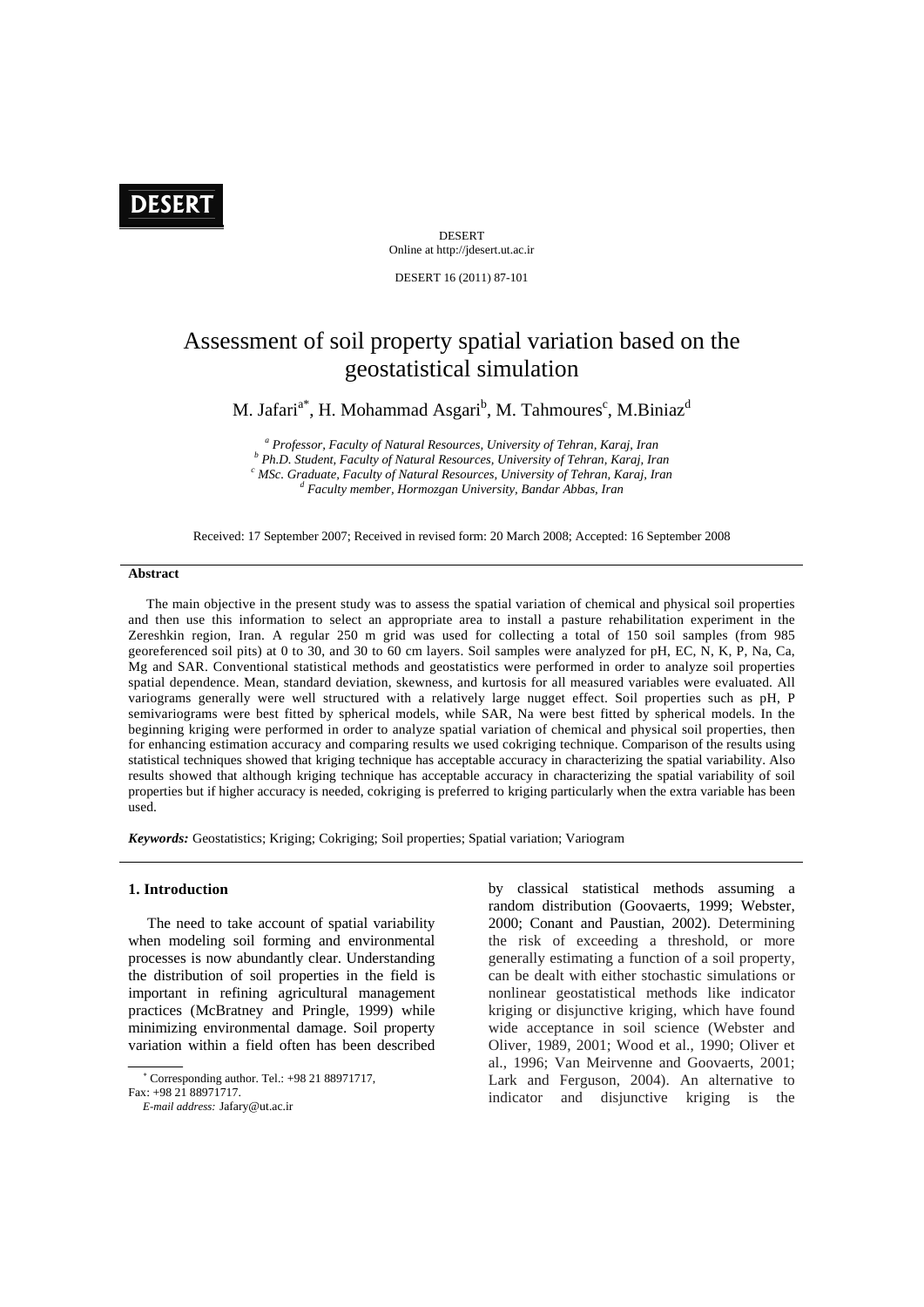conditional expectation estimator. However, in practice this estimator is hardly used, except in the scope of the multigaussian model (Goovaerts, 1997, p. 271; Chile`s and Delfiner, 1999, p. 381). Natural soil spatial variation occurs primarily from pedogenetic factors (Trangmar et al., 1985). In addition, variation can occur as a result of land use and management (Paz-Gonza´lez et al., 2000; Stenger et al., 2002). As a consequence, soils usually exhibit marked spatial variation on macro (White et al., 1997) and micro scales (Yang et al., 2001). In many instances, spatial variation is not random but tends to decrease as distances diminish between points in space (Goovaerts, 1998; Webster, 2000). Spatial dependence has been observed for a wide range of soil physical (Mapa and Kumaragamage, 1996; Castrignano et al., 2000), chemical (Boyer et al., 1996; Bragato and Primavera, 1998) and biological properties (Robertson et al., 1997; Goovaerts, 1998; Gaston et al., 2001), but typically the size of the studied area is relatively small, commonly ranging from  $1 \text{ m}^2$  to 1 ha.

 Increasingly geostatistical techniques are being used in soil science for spatial variation studies on scales ranging from centimeters to kilometers (White et al., 1997; Goovaerts, 1998; Castrignano et al., 2000; Yang et al., 2001). These techniques have provided the means to characterize and quantify spatial variation have been used to process this information for rational interpolation, and have been applied to estimate the variance of interpolated values (Isaaks and Srivastava, 1989; McBratney and Pringle, 1999; Webster, 2000; Gaston et al., 2001; Stenger et al., 2002).

 Despite the predominance of degraded pasture areas, little information exists about the spatial variation of soil properties including nutrients and carbon. The first results obtained at a regional scale have shown large variations of C, N, Ca and pH, due to vegetation and soil type (Bernoux et al., 1998; Cerri et al., 1999). At the field scale, variation s may also occur and have to be better understood. Indeed, it is in that scale that agronomic experiments have been installed and carried on to support strategies for conservation practices and policies. However, soil property variation has been a familiar problem to agricultural scientists who must constantly deal with cumulative effects of micro and macro variation that can easily mask treatment differences in agronomic experiments (Perrier and Wilding, 1986; Goovaerts, 1999). An ideal experimental field is a land area in which the plot size and soil variability have been minimized for a specific plant or soil physical/chemical treatment (Davis, 1986). It should have a minimum point-to-point variability (Trangmar et al., 1985). In addition, proper interpretation of experimental data largely depends on the ''best'' estimation of experimental error (Webster, 2001).

 MC Bratney et al (2003) developed comprehensive biological and chemical maps by using geostatistics methods, GIS and remote sensing. Neal et al (2004) used geostatistics methods to interpolate response of soil quality indicators and their spatial variability to land degradation in central Iran. Pcerri et al (2004) assessed soil property spatial variation in an Amazon pasture. Stark et al (2004) estimated small scale spatial variability of selected soil biological properties by using geostatistics methods. Barens et al (2006) estimated azotobacter abundance and soil properties by using Ph, soil water volume and geostatistics methods. Cheng et al (2006) investigated spatial relationships among species aboveground biomass, N, P in degraded grassland in ordos Plateau. Robinson et al (2006) tested the performance of spatial interpolation techniques (normal kriging and log normal kriging) for mapping soil properties and obtained acceptable results.

 For correct watershed management planning, the maps of important characteristics of soil resources such as: pH, EC, N, K, P, Na, Ca, Mg and SAR should be used. The use of current and traditional methods for investigation of changes of spatial structure of soil variables are expensive and time-consuming methods. On the other hand classic statistics can not consider spatial changes of variables. Physical and chemical characteristics of soil resources change in time and place, even spatial structure of soil variables change in various geographic directions. Therefore, in this research geostatistical methods are used that consider spatial structure and changes of soil properties.

 Our main objective in the present study was to assess the ability of kriging and cokriging techniques to predict spatial variation of chemical and physical some of the soil properties such as texture, gravel, hardness and organic mater in selected soil samples from Zereshkin area in north of Iran, Mazanderan province.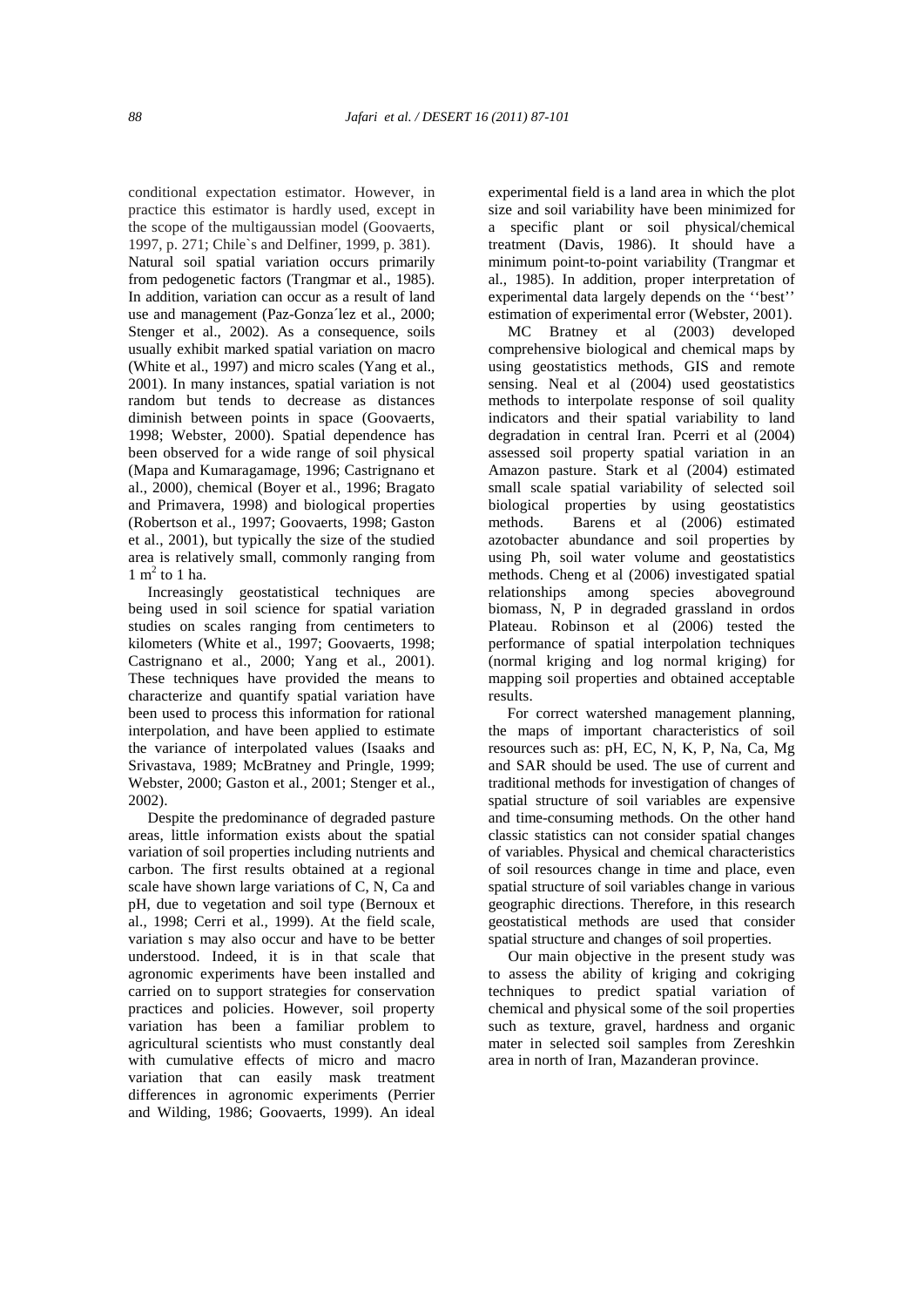# **2. Material and Methods**

# *2.1. Study area*

 The study area is Zereshkin basin with 2345 ha area located on 65 km southwest of Savadkooh town. The geographic location of the study area is  $35^{\circ}$  55' 51" to  $35^{\circ}$  58' 40" northern latitude and  $52^{\circ}$   $52'$   $58''$  to  $52^{\circ}$   $56'$   $52''$  eastern

longitude. The minimum temperature in the area is  $-2$ <sup>o</sup>C in winter while it reaches to higher than  $41^{\circ}$  C in summers since 1980-2006. The climate of study area is mostly humid and the mean annual precipitation is 415 mm. The mean average of the study area from sea level is 2445 m (The mentioned data have been obtained from Savadkooh climatologic station).



Fig.1. Location of study area in Mazanderan province and sampling design

# *2.2. Sampling Method*

 Different sampling methods are used for developing soil maps. Soil was sampled from the inner Zereshkin with a stratified random sampling design to select site locations within an area covering 2.3 km<sup>2</sup>. The area was divided into 100by 100-m cells with one site in each cell selected at random. There were a total of 227 sites, eight of which were not sampled because of an absence of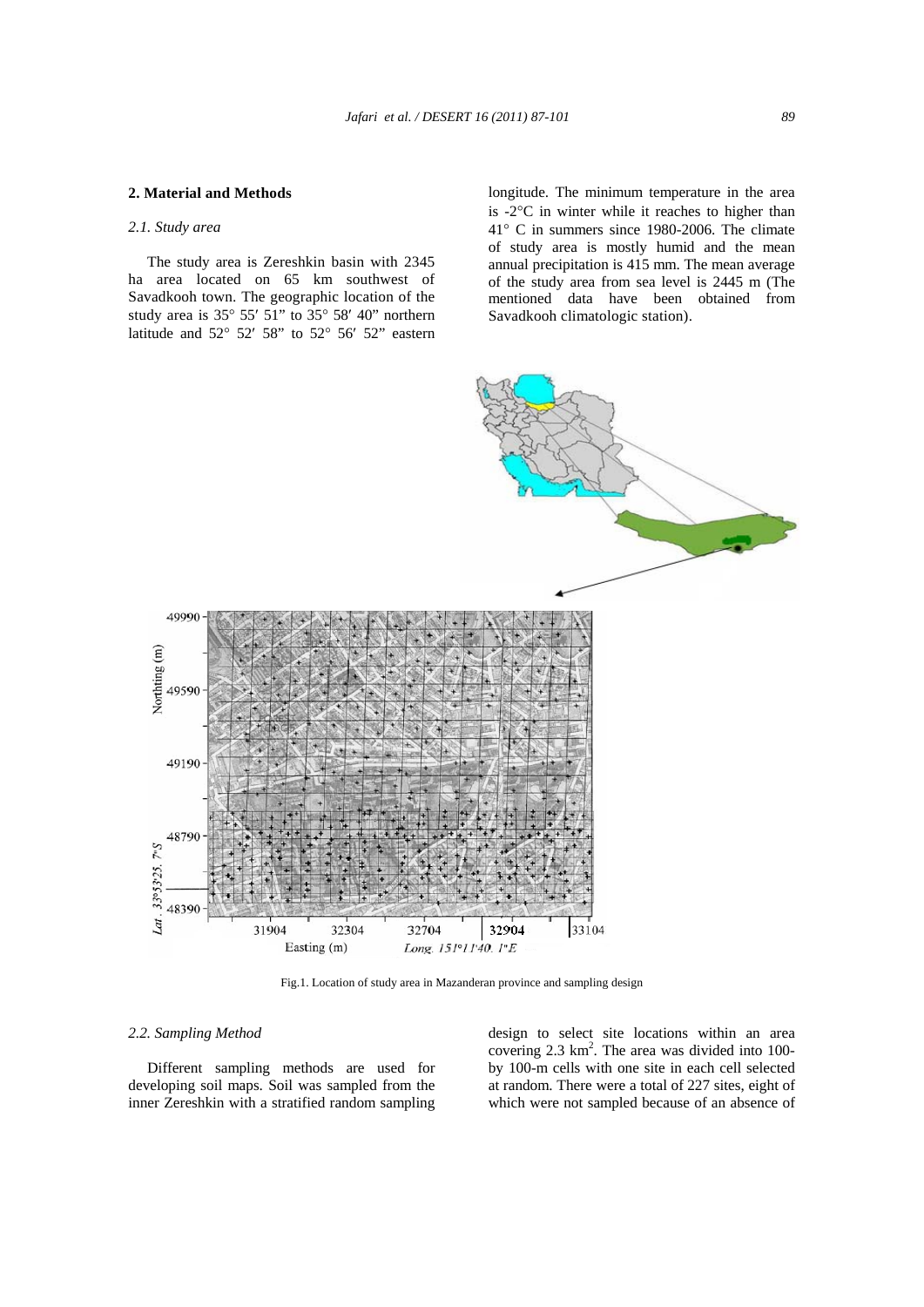soil. These have been recorded as "no data" points. To determine the extent of spatial variation, two samples 1 m apart were taken at each site and analyzed separately. A total of 438 topsoil samples (surface 10 cm) were collected for analysis.

 Descriptive statistics were applied to all ninesoil properties (pH, EC, N, K, P, Na, Ca, Mg and SAR) at each depth. We evaluated all data together (Table 1), and afterwards, the modeling set data and the validation set data were separately considered. Analyzing the data using a classical approach, no discrepant values were observed.

|                | Table 1. Basic statistics of the variables under the study area for 0-30, 30-60 cm layers |       |      |           |       |       |       |  |
|----------------|-------------------------------------------------------------------------------------------|-------|------|-----------|-------|-------|-------|--|
| Variable       | n                                                                                         | Mean  | S.D. | <b>CV</b> | Min   | Max   | Skewn |  |
| 0-30 cm layer  |                                                                                           |       |      |           |       |       |       |  |
| pH             | 75                                                                                        | 5.71  | 0.44 | 7.70      | 4.18  | 7.95  | 0.42  |  |
| EC(%)          | 75                                                                                        | 5.04  | 0.45 | 8.89      | 3.87  | 7.69  | 0.87  |  |
| N(% )          | 75                                                                                        | 8.47  | 1.34 | 15.79     | 3.78  | 15.42 | 0.12  |  |
| $K(\%)$        | 75                                                                                        | 21.47 | 1.55 | 7.13      | 10.55 | 32.21 | 0.35  |  |
| $P$ (%)        | 75                                                                                        | 10.2  | 0.44 | 29.53     | 4.25  | 21.55 | 1.25  |  |
| Na(%)          | 75                                                                                        | 13.2  | 0.03 | 25.50     | 7.54  | 23.10 | 2.01  |  |
| Ca (%)         | 75                                                                                        | 11.5  | 4.83 | 19.52     | 6.32  | 18.24 | 0.45  |  |
| $Mg(\%)$       | 75                                                                                        | 7.5   | 5.16 | 7.42      | 2.51  | 12.32 | 0.55  |  |
| SAR(%)         | 75                                                                                        | 8.1   | 9.2  | 8.65      | 4.12  | 10.71 | 0.84  |  |
|                |                                                                                           |       |      |           |       |       |       |  |
| 30-60 cm layer |                                                                                           |       |      |           |       |       |       |  |
| pН             | 75                                                                                        | 5.33  | 0.47 | 8.77      | 3.55  | 7.94  | 0.12  |  |
| EC(%)          | 75                                                                                        | 4.86  | 0.43 | 8.48      | 2.17  | 6.25  | 0.26  |  |
| N(% )          | 75                                                                                        | 10.95 | 1.00 | 9.15      | 4.53  | 17.24 | 1.32  |  |
| $K(\%)$        | 75                                                                                        | 22.5  | 1.31 | 5.68      | 12.25 | 29.44 | 1.20  |  |
| $P$ (%)        | 75                                                                                        | 0.88  | 0.24 | 27.53     | 0.08  | 1.02  | 0.87  |  |
| Na(%)          | 75                                                                                        | 0.08  | 0.02 | 23.29     | 0.01  | 0.84  | 0.71  |  |
| Ca (%)         | 75                                                                                        | 28.26 | 5.31 | 18.78     | 13.24 | 37.14 | 2.01  |  |
| $Mg(\%)$       | 75                                                                                        | 7.01  | 3.22 | 8.24      | 3.12  | 13.47 | 0.55  |  |
| SAR(%)         | 75                                                                                        | 7.5   | 10.2 | 9.15      | 2.11  | 11.58 | 0.67  |  |

 S.D.: standard deviation, CV: coefficient of variation, Skewn: standardized Skewness, Min.: minimum, Max.: maximum.

## *2.3. Methods*

 Geostatistical prediction includes two stages which is first identification and modeling of spatial structure. At this stage continuity, homogeneity and spatial structure of a given variable is studied using variogram. Second stage is geostatistical estimation using kriging technique which depends on the properties of the fitted variogram which affects all stages of the process. It should be mentioned that the results of the study were obtained using  $GS^+$  software.

#### *2.4. Criteria for Model Evaluation*

 A variety of verification criteria which could be used for evaluation and inter comparison of different models were proposed by World Meteorological Organization WMO and other investigators Nash and Sutcliffe 1970; WMO 1975; ASCE Task Committee on Definition of Criteria for Evaluation of Watershed Models 1993 . Of the several numerical indicators, the two important ones selected for the present study

are the root-mean-square error RMSE and the MAE.

RMSE = 
$$
\sqrt{\frac{1}{n}} \sum_{i=1}^{n} (z^*(xi) - Qz(xi))^2
$$
  
MAE =  $\frac{1}{n} \sum_{i=1}^{n} |z^*(xi) - z(xi)|$ 

## **3. Results**

 The first step in the use of geostatistics methods is the investigation of spatial structure existence among data by using variogram analysis. Normal data should be used for this analysis. For this purpose normal test was performed for data and some data series that have high skewness were recognized and they were normalized by using the relevant normalizing methods. Then variogram analysis was done for each soil property at 0-30 cm and 30-60 cm layers and the mean depth of these two layers (Table 2).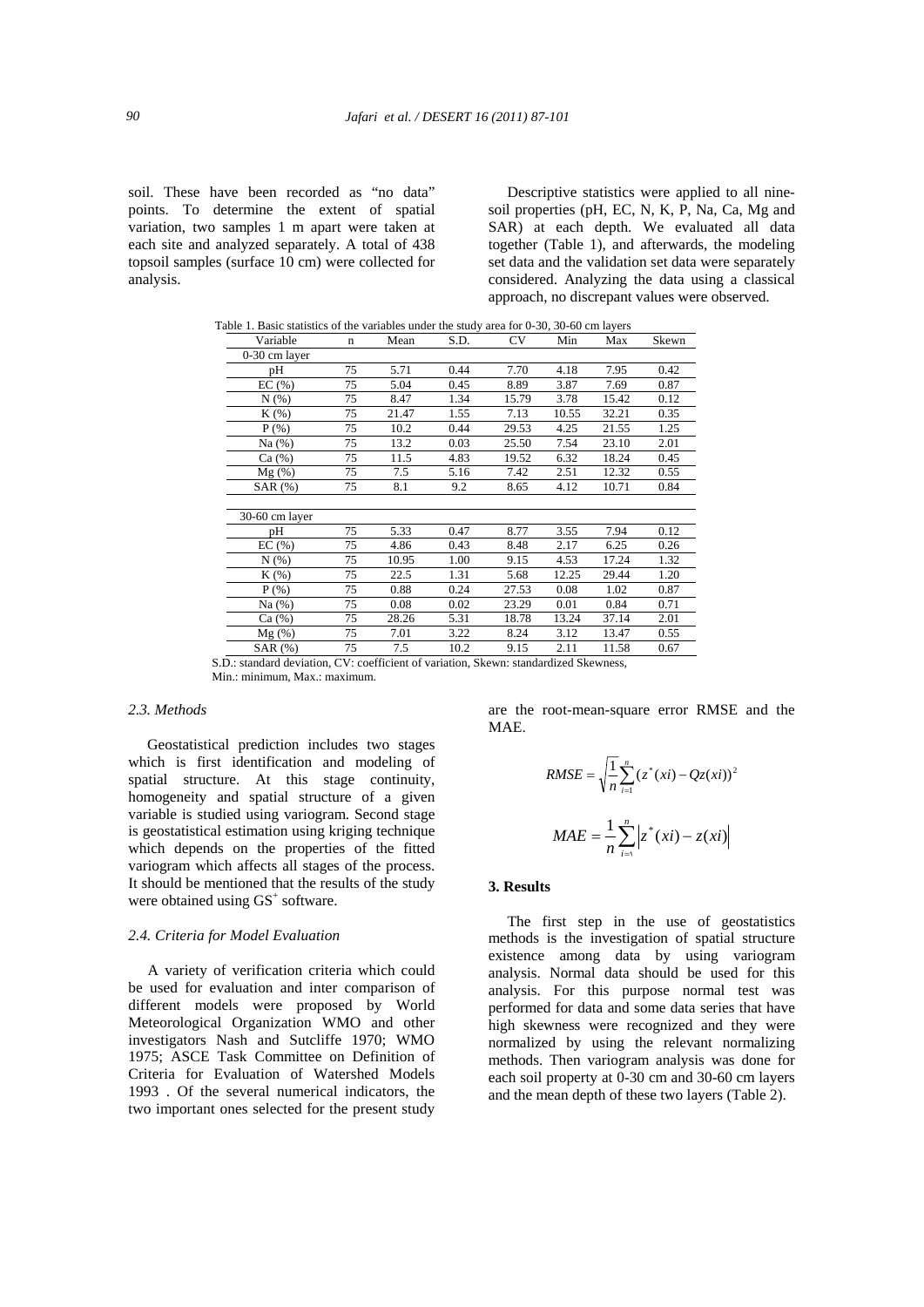| Variable                       | Model       | Nugget       | Sill         | $R_{o}$ | $C_o/C_o+C$  |
|--------------------------------|-------------|--------------|--------------|---------|--------------|
| Mean pH                        | Exponential | 3.71E-0.004  | 1.407E-0.003 | 24549   | 0.736        |
| pH at 0-30 cm layer            | Exponential | 1.000E-0.006 | 6.01E-0.004  | 1530    | 0.998        |
| pH at 30-60 cm layer           | Exponential | 0.029        | 0.0901       | 24141   | 0.671        |
| Mean EC                        | Spherical   | 0.00486      | 0.03122      | 1791    | 0.844        |
| EC at $0-30$ cm layer $(ds/m)$ | Exponential | 0.0001       | 0.042        | 3366    | 0.713        |
| EC at 30-60 cm layer $(ds/m)$  | Exponential | 0.0235       | 0.082        | 22917   | 0.998        |
| Mean $N$ (me/l)                | Exponential | 0.1462       | 0.3384       | 24450   | 0.568        |
| N at $0-30$ cm layer (me/l)    | Spherical   | 0.042        | 0.2178       | 2569    | 0.808        |
| N at 30-60 cm layer (me/l)     | Linear      | 0.214        | 0.214        | 3476    | $\Omega$     |
| Mean K                         | Linear      | 0.23         | 0.23         | 3476    | $\mathbf{0}$ |
| K at $0-30$ cm layer (me/l)    | Linear      | 0.24         | 0.24         | 3476    | $\mathbf{0}$ |
| K at $30-60$ cm layer (me/l)   | Linear      | 0.33         | 0.33         | 3476    | $\Omega$     |
| Mean $P$ (me/l)                | Exponential | 0.2          | 0.4          | 20097   | 0.501        |
| P at $0-30$ cm layer (me/l)    | Exponential | 0.114        | 0.2288       | 4278    | 0.502        |
| P at 30-60 cm layer (me/l)     | Exponential | 0.2883       | 0.5776       | 31036   | 0.501        |
| Mean Na(me/l)                  | Spherical   | 0.0002       | 0.00084      | 9110    | 0.752        |
| Na at 0-30 cm layer (me/l)     | Exponential | 0.0001       | 0.02922      | 1773    |              |
| Na at 30-60 cm layer (me/l)    | Spherical   | 0.0076       | 0.024        | 3277    | 0.689        |
| Mean Ca $(me/l)$               | Spherical   | 0.0001       | 0.0427       | 2122    | 0.998        |
| Ca at $0-30$ cm layer (me/l)   | Spherical   | 0.0114       | 0.0694       | 2592    | 0.836        |
| Ca at 30-60 cm layer (me/l)    | Linear      | 0.0482       | 0.0482       | 3476    | $\mathbf{0}$ |
| Mean $Mg$ (me/l)               | Linear      | 0.395        | 0.395        | 3476    | $\Omega$     |
| Mg at $0-30$ cm layer (me/l)   | Exponential | 0.225        | 1.206        | 25161   | 0.813        |
| Mg at $30-60$ cm layer (me/l)  | Linear      | 2.11         | 2.11         | 3476    | $\mathbf{0}$ |
| Mean SAR (me/l)                | Spherical   | $\mathbf{0}$ | 0.0002       | 2477    |              |
| SAR at 0-30 cm layer (me/l)    | Spherical   | $\Omega$     | 0.00027      | 1805    | 1            |
| SAR at 30-60 cm layer (me/l)   | Spherical   | 0.00001      | 0.00032      | 26.9    | 0.984        |

Table 2. The properties of suitable variogram model of variables

Table 3. The properties of suitable variogram model of variables

| Variable                        | Model       | Nugget  | Sill    | $R_{\circ}$ | $C_o/C_o+C$ |
|---------------------------------|-------------|---------|---------|-------------|-------------|
| Mean $Co3$ (me/l)               | Exponential | 0.0427  | 0.0855  | 27330       | 0.501       |
| $Co3$ at 0-30 cm layer (me/l)   | Linear      | 0.057   | 0.057   | 3476        |             |
| $Co3$ at 30-60 cm layer (me/l)  | Linear      | 0.195   | 0.195   | 3476        |             |
| Mean Hco3 (me/l)                | Exponential | 0.131   | 0.466   | 26624       | 0.719       |
| Hco3 at $0-30$ cm layer (me/l)  | Spherical   | 0.098   | 1.506   | 9110        | 0.935       |
| Hco3 at $30-60$ cm layer (me/l) | Linear      | 0.33114 | 0.35814 | 3476        | 0.075       |
| Mean $Cl$ (me/l)                | Linear      | 0.11    | 0.11    | 3476        |             |
| Cl at $0-30$ cm layer (me/l)    | Linear      | 0.11372 | 0.11372 | 3476        |             |
| Cl at $30-60$ cm layer (me/l)   | Linear      | 0.13    | 0.13    | 3476        |             |

 Results show that other than N, K, Mg and  $\text{Co}_3^2$  that did not have any spatial structure, in other cases, strong spatial structure has been recognized among data. Interpolation was performed by using kriging technique and then RMSE and correlation factor were used to assess results (Table 3,4).

 Acceptable estimation has been obtained according to low value of RMSE and high value of R. Suitable estimation has not been obtained for sand according to low values of RMSE and R. Same results especially for surface layers have been obtained for silt and sand. On the subject of hardness there is not any spatial structure among data with due attention to variogram analysis.

 Cokriging were used to assess mean amounts of soil properties by using surface amounts of soil properties. For this purpose cross semi-variogram was formed between mean and surface amounts of each soil property (Table 2).

 Results show appropriate confrontation among data except for clay. Data interpolation by using cokriging technique shows error value has been decreased in the whole of soil properties whereas correlation value has been increased among observed and approximate quantities (Table 4).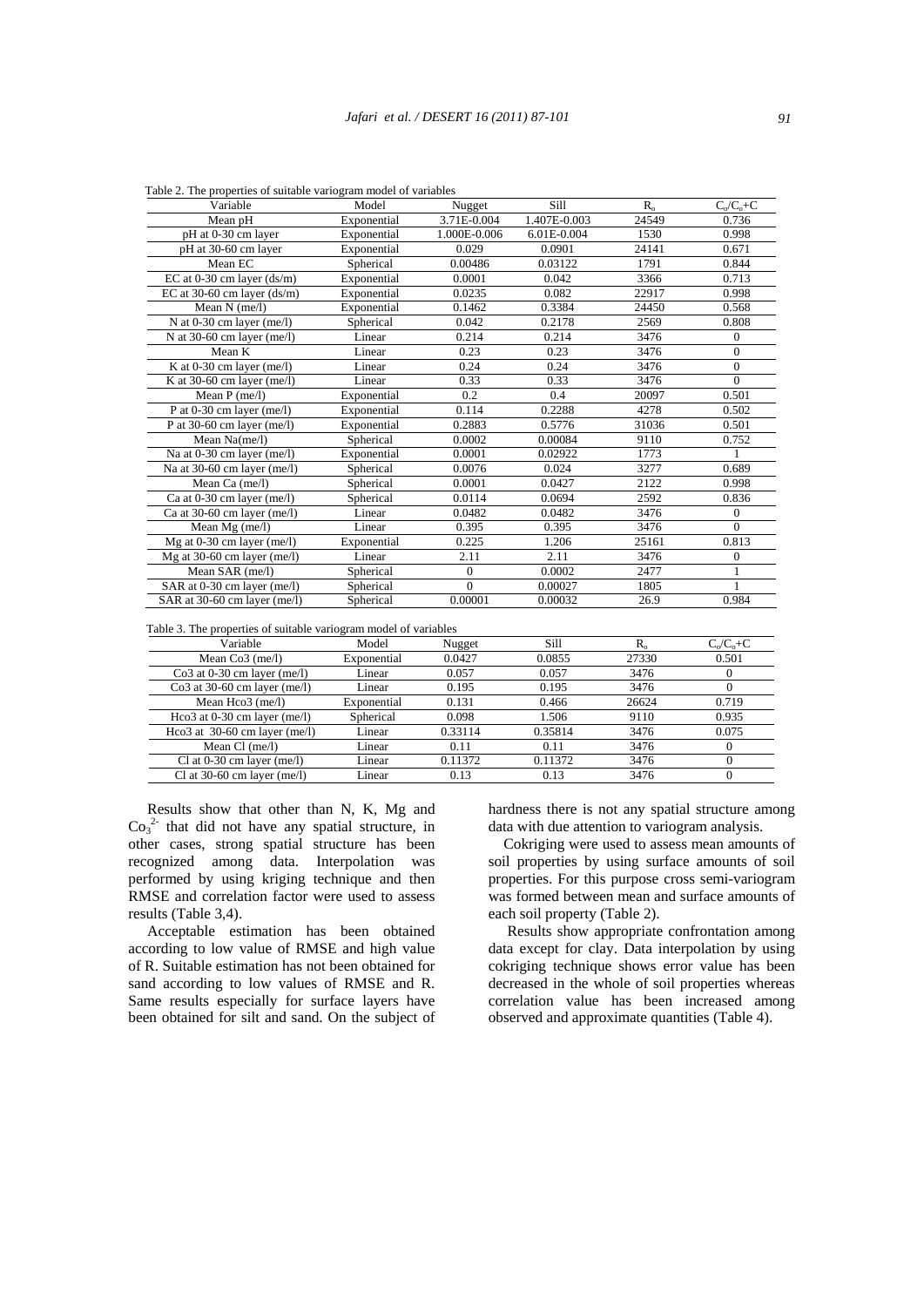| Variable                             | Model       | Co           | Sill          | EiR      | $Co/Co+C$      |
|--------------------------------------|-------------|--------------|---------------|----------|----------------|
| Correlation of mean and surface pH   | Exponential | 2.17 E-0.003 | 9.64 E-0.003  | 24123    | 0.775          |
| Correlation of pH and Ec             | Exponential | 2.89 E-0.003 | 1.065 E-0.002 | 24639    | 0.729          |
| Correlation of mean and surface EC   | Spherical   | 0.0067       | 0.032         | 2983     | 0.791          |
| Correlation of mean and surface N    | Spherical   | 0.016        | 0.506         | 2530     | 0.676          |
| Correlation of mean and surface K    | Linear      | 0.3          | 0.2           | 3476     | $\Omega$       |
| Correlation of mean and surface P    | Exponential | 0.1642       | 0.3294        | 16140    | 0.502          |
| Correlation of mean and surface Na   | Exponential | 0.0013       | 0.00735       | 26925    | 0.823          |
| Correlation of Na and Ec             | Spherical   | 0.0022       | 0.0067        | 9110     | 0.668          |
| Correlation of mean and surface Ca   | Spherical   | 0.0001       | 0.047         | 2440     | 0.998          |
| Correlation of Ca and pH             | Spherical   | 0.000344     | $-0.00128$    | 3295     | 0.731          |
| Correlation of mean and surface Mg   | Spherical   | 0.0001       | 0.1822        | 1388     | 0.999          |
| Correlation of Mg and EC             | Linear      | 0.0186       | 0.0186        | 3476     | $\overline{0}$ |
| Correlation of Mg and Ph             | Linear      | 0.247        | 0.247         | 3476     | $\theta$       |
| Correlation of mean and surface SAR  | Spherical   | $\mathbf{0}$ | 0.00018       | 2326     | 0.999          |
| Correlation of SAR and EC            | Spherical   | $\Omega$     | 0.00044       | 3876     | 0.998          |
| Correlation of SAR and pH            | Spherical   | $\Omega$     | $-0.00021$    | 8244     |                |
| Correlation of mean and surface Co3  | Spherical   | 0.00001      | 0.027         | $\Omega$ |                |
| Correlation of Co3 and EC            | Spherical   | $\Omega$     | 0.0907        | 1903     | 0.999          |
| Correlation of Co3 and pH            | Spherical   | 0.0001       | 0.409         | $\Omega$ | 0.998          |
| Correlation of mean and surface Hco3 | Spherical   | 0.117        | 0.644         | 8582     | 0.818          |
| Correlation of Hco3 and EC           | Spherical   | 0.0133       | 0.0935        | 9110     | 0.858          |
| Correlation of Hco3 and pH           | Spherical   | 0.0001       | 0.137         | $\Omega$ | 0.999          |
| Correlation of mean and surface Cl   | Linear      | 0.107        | 0.107         | 3476     | 0              |
| Correlation of Cl and EC             | Linear      | 0.021        | 0.021         | 3476     | $\overline{0}$ |

Table 4. The results of cross semi-variogram analysis

 Descriptive statistics were applied to all twelve-soil properties (Ec, N, K, P, Mg, Na, pH, SAR, Ca, Co3, Hco3, and Cl) at each depth. We evaluated all data together (Table 1), and afterwards, the modeling set data and the validation set data were separately considered. Analyzing the data using a classical approach, no discrepant values were observed. Data followed the same behavior approximately (Table 1). At the study area, soil pH had the same behavior. At 30-60 cm layer the pH was greater (about 0.1 units) than in the 0-30 cm layer.

 Results show that the use of Ec data for the estimation of Na amounts at soil layers has increased the accuracy of estimation. Also the use of surface data of each soil property has yielded better estimation of mean amount of the soil property with the exception of P, Cl.

#### *3.1. Variograms*

 In the references, spatial interrelationship of data is assessed by  $(C/C+C_0)$ , and if this parameter is close to 1, spatial interrelationship is suitable and if the mentioned parameter is close to 0 spatial interrelationship is weak and the value of nugget effect is high. All of physical and chemical

soil factors that have been investigated in this research (according to table 2, 3, 4), have high value of mentioned parameter  $(C/C+C_0)$ , and this issue justifies the use of geostatistical techniques. According to table 2, 3, 4 spatial interrelationships of Mg and Ca data are higher than the other variables.

 As seen in the variogram results (Table 2, 3, 4) the most appropriate models fitted to groundwater quality variables are spherical and linear models. However the results of current study show high spatial structure of the variable data but the most appropriate results based on the statistical comparisons showed high capability of kriging technique.

 Fig.2. shows the variograms of physical and chemical soil factors that have been investigated in this research.

 Assessment of effective range of various parameters show that some variables like EC and SAR have short effective range and for their assessment, we should prepare grading with short distance, If we want to calculate sampling distances (grading) for these two variables (EC and SAR) is 2/3 effective range (about 7 km), for Mg, Ca and PH, sampling distance is about 37 km and for SAR, Na and cations, it is about 74 km.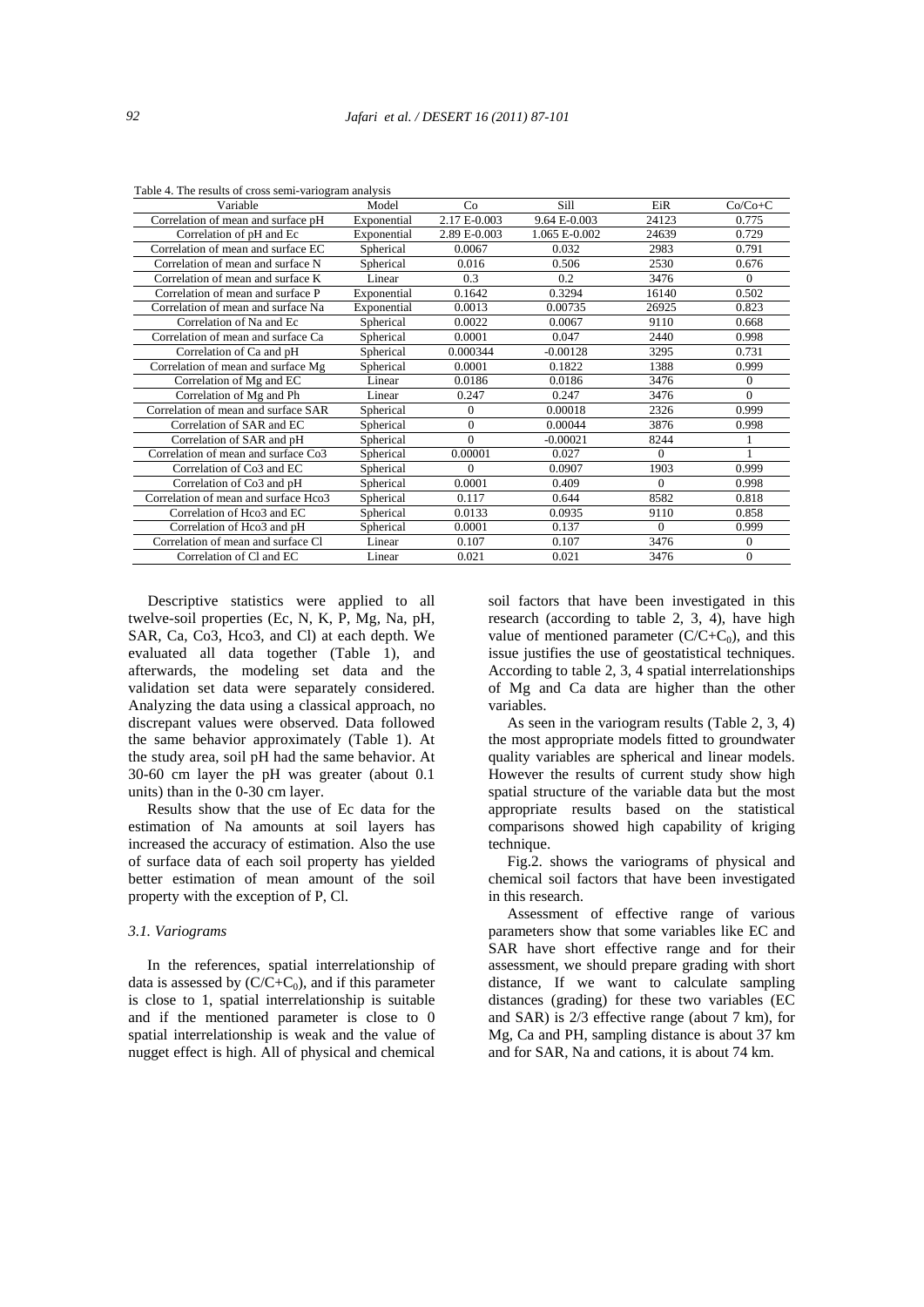| Variable                                  | Mean                      | <b>Skewness</b>          | <b>RMSE</b>    | R                        |
|-------------------------------------------|---------------------------|--------------------------|----------------|--------------------------|
| pH at 0-30 cm layer                       | 7.23                      | 0.17                     | 0.18           | 0.14                     |
| pH at 30-60 cm layer                      | 7.28                      | $-0.08$                  | 0.22           | $-0.173$                 |
| Mean pH                                   | 7.26                      | 0.23                     | 0.18           | 0.067                    |
| Correlation of mean and surface pH        | ÷.                        | $\overline{\phantom{a}}$ | 0.18           | 0.25                     |
| Correlation of pH and Ec                  | ÷,                        | $\overline{\phantom{a}}$ | 0.18           | 0.25                     |
| EC at $0-30$ cm layer (me/l)              | 0.254                     | 0.78                     | 0.037          | 0.54                     |
| EC at $30-60$ cm layer (me/l)             | 0.25                      | 1.69                     | 0.05           | 0.18                     |
| Mean EC $(me/l)$                          | 0.25                      | 0.57                     | 0.034          | 0.56                     |
| Correlation of mean and surface EC (me/l) | $\mathbb{Z}^{\mathbb{Z}}$ | $\mathcal{L}^{\pm}$      | 0.034          | 0.56                     |
| N at $0-30$ cm layer (me/l)               | 0.22                      | 1.12                     | 0.07           | 0.66                     |
| N at 30-60 cm layer (me/l)                | 0.2                       | 1.05                     | 0.1            | $-0.74$                  |
| Mean N (me/l)                             | 0.21                      | 0.97                     | 0.09           | 0.23                     |
| Correlation of mean and surface N (me/l)  |                           | $\overline{\phantom{a}}$ | 0.082          | 0.47                     |
| K at $0-30$ cm layer (me/l)               | 0.15                      | 0.81                     | 0.067          | 0.34                     |
| K at 30-60 cm layer (me/l)                | 0.15                      | 1.38                     | 0.082          | $-0.37$                  |
| Mean $K$ (me/l)                           | 0.15                      | 1.29                     | 0.055          | 0.065                    |
| Correlation of mean and surface K (me/l)  | ÷.                        | $\overline{a}$           | $\overline{a}$ | $\overline{\phantom{a}}$ |
| P at 0-30 cm layer (me/l)                 | 13.26                     | 1.25                     | 5.45           | 0.53                     |
| P at 30-60 cm layer (me/l)                | 11.6                      | 2.06                     | 8.53           | 0.31                     |
| Mean $P$ (me/l)                           | 12.4                      | 1.76                     | 6.9            | 0.41                     |
| Correlation of mean and surface P (me/l)  | $\overline{\phantom{a}}$  | $\blacksquare$           | 6.65           | 0.45                     |
| Na at 0-30 cm layer (me/l)                | 0.17                      | 0.65                     | 0.03           | 0.19                     |
| Na at 30-60 cm layer (me/l)               | 0.16                      | 0.39                     | 0.02           | 0.44                     |
| Mean Na (me/l)                            | 0.165                     | 0.07                     | 0.019          | 0.28                     |
| Correlation of mean and surface Na (me/l) | $\overline{a}$            | $\frac{1}{2}$            | 0.02           | 0.13                     |
| Correlation of Na and Ec (me/l)           | $\overline{\phantom{a}}$  | $\overline{\phantom{a}}$ | 0.022          | 0.13                     |
| Ca at 0-30 cm layer (me/l)                | 3.9                       | 0.26                     | 0.7            | 0.6                      |
| Ca at $30-60$ cm layer (me/l)             | 4.11                      | 1.7                      | 1.04           | $-0.75$                  |
| Mean Ca (me/l)                            | 4.01                      | 1.15                     | 0.59           | 0.65                     |
| Correlation of mean and surface Ca (me/l) | $\overline{a}$            | $\overline{a}$           | 0.56           | 0.69                     |
| Correlation of Ca and pH (me/l)           | $\overline{\phantom{a}}$  | $\overline{\phantom{a}}$ | 1.41           | 0.69                     |
| Mg at $0-30$ cm layer (me/l)              | 2.12                      | 1.03                     | 1.2            | $-0.1$                   |
| Mg at $30-60$ cm layer (me/l)             | 2.12                      | 0.82                     | 0.89           | $-0.32$                  |
| Mean $Mg$ (me/l)                          | 2.12                      | 0.83                     | 0.99           | $-0.52$                  |
| Correlation of mean and surface Mg (me/l) |                           | $\frac{1}{2}$            | 0.89           | 0.2                      |
| Correlation of Mg and EC (me/l)           | $\overline{a}$            | $\overline{\phantom{a}}$ | 0.013          | 0.2                      |
| SAR at 0-30 cm layer (me/l)               | 0.099                     | $-0.15$                  | 0.014          | 0.51                     |
| SAR at 30-60 cm layer (me/l)              | 0.095                     | $-0.39$                  | 0.012          | 0.46                     |

Table 5. The results of estimation of different geostatistical techniques (kriging and cokriging)

| Variable                                    | Mean                     | <b>Skewness</b>          | <b>RMSE</b> | R       |
|---------------------------------------------|--------------------------|--------------------------|-------------|---------|
| Mean SAR                                    | 0.097                    | $-0.22$                  | 0.011       | 0.45    |
| Correlation of mean and surface SAR (me/l)  |                          | $\overline{\phantom{0}}$ | 0.011       | 0.48    |
| Correlation of SAR and EC (me/l)            |                          |                          | 0.011       | 0.48    |
| Correlation of SAR and pH (me/l)            |                          |                          | 0.013       | 0.48    |
| $Co3$ at 0-30 cm layer (me/l)               | 1.002                    | 0.17                     | 0.23        | $-0.5$  |
| $Co3$ at 30-60 cm layer (me/l)              | 1.03                     | $-0.19$                  | 0.42        | $-0.67$ |
| Mean $Co3$ (me/l)                           | 1.02                     | 0.99                     | 0.25        | $-0.4$  |
| Correlation of mean and surface Co3 (me/l)  |                          | $\overline{a}$           | 0.26        | 0.09    |
| Correlation of Co3 and EC (me/l)            | $\overline{\phantom{a}}$ | -                        | 0.25        | 0.09    |
| Correlation of Co3 and pH (me/l)            |                          |                          |             |         |
| Hco3 at $0-30$ cm layer (me/l)              | 1.37                     | $-0.23$                  | 0.57        | 0.63    |
| Hco3 at $30-60$ cm layer (me/l)             | 1.56                     | 1.35                     | 1.78        | $-0.33$ |
| Mean Hco3 (me/l)                            | 1.46                     | 0.9                      | 1.05        | 0.39    |
| Correlation of mean and surface Hco3 (me/l) |                          | $\overline{a}$           | 0.99        | 0.48    |
| Correlation of Hco3 and EC (me/l)           | $\overline{\phantom{a}}$ | $\overline{a}$           | 0.99        | 0.48    |
| Correlation of Hco3 and pH (me/l)           |                          | $\overline{a}$           |             | ۰       |
| Cl at $0-30$ cm layer (me/l)                | 0.942                    | $-0.29$                  | 0.27        | $-0.3$  |
| Cl at 30-60 cm layer                        | 1.04                     | $-0.28$                  | 0.33        | $-0.7$  |
| Mean $Cl$ (me/l)                            | 0.99                     | $-0.54$                  | 0.28        | $-0.7$  |
| Correlation of mean and surface Cl (me/l)   |                          |                          |             |         |
| Correlation of Cl and EC (me/l)             |                          |                          | 0.35        | $-0.28$ |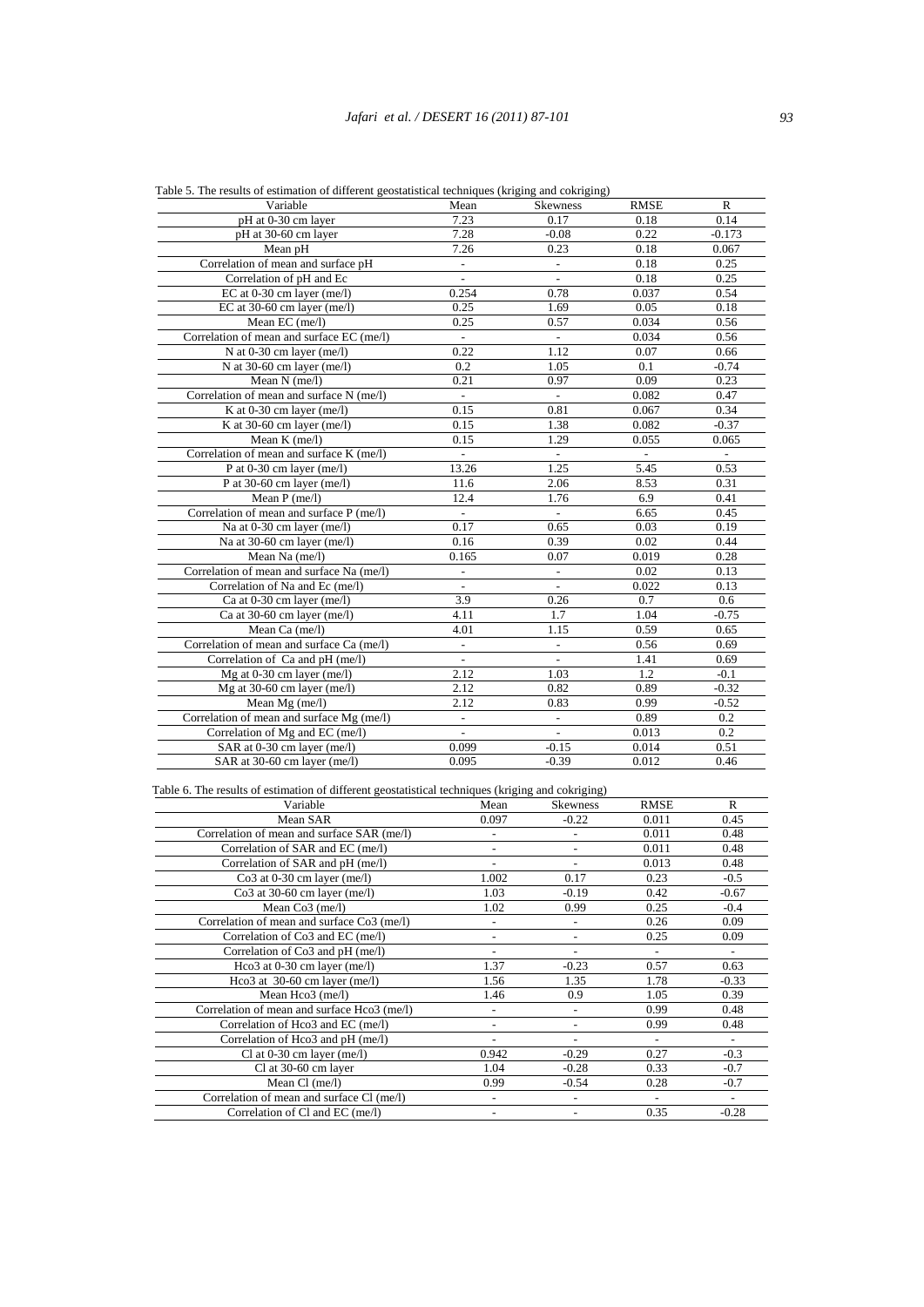All of physical and chemical soil factors that have been investigated in this research have high value of (C/C+C0) parameter, and this issue justifies the use of geostatistical techniques.

In (Fig.3) average concentration distribution maps of: EC (a), Ca (b), SAR (c), Mg (d), Na (e) and pH (f) in Zereshkin basin, since (1999-2006) have been shown.





Linear model (Co = 0.0010; Co + C = 1.6140; Ao = 102000.00; r2 = 0.966;  $RSS = 0.0194$ 

 $\mathbf{0}$ 

Fig.2. Variograms of the studied variables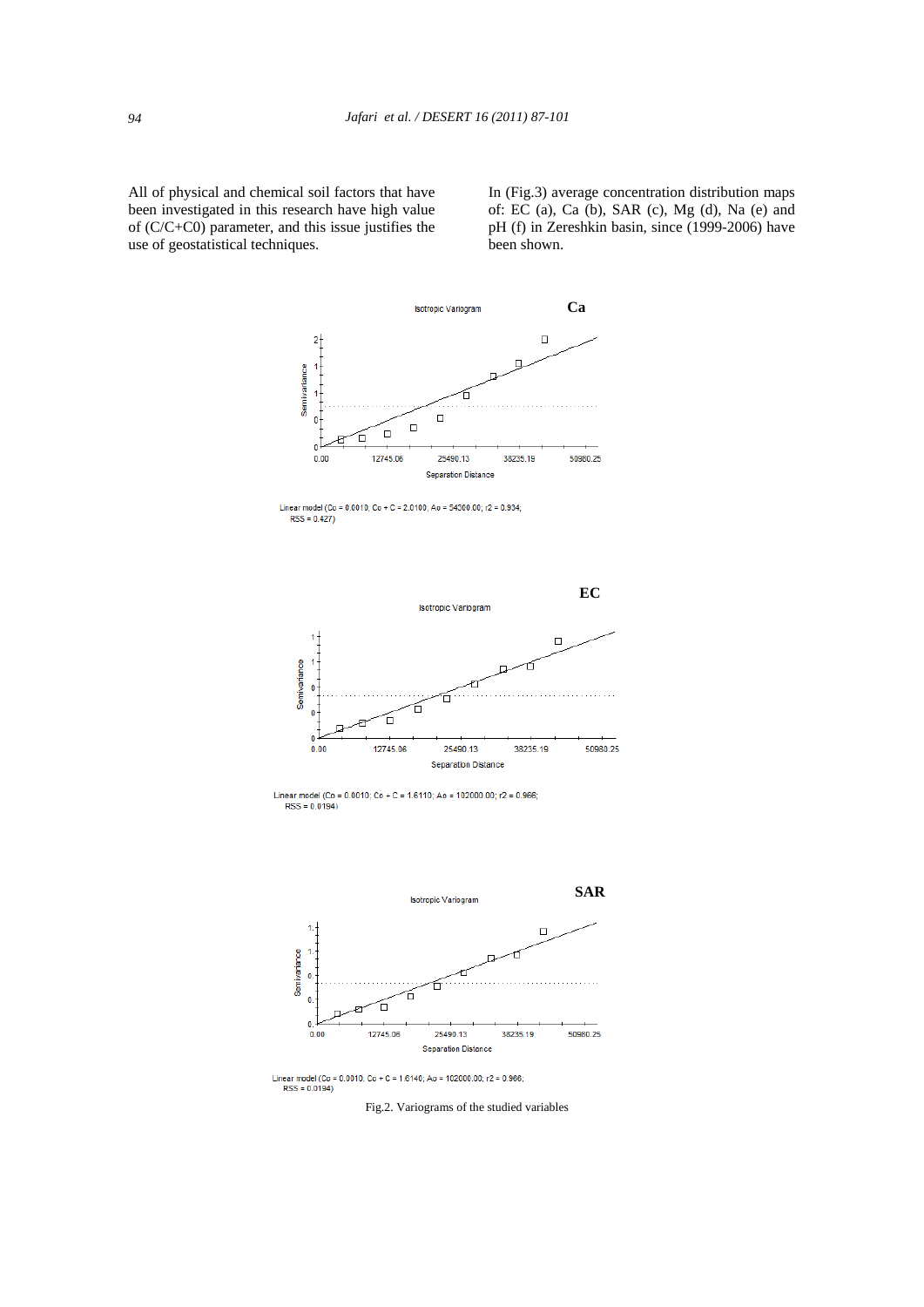

Linear model (Co = 0.0010; Co + C = 2.0110; Ao = 55200.00; r2 = 0.941;<br>RSS = 0.147)



Spherical model (Co = 0.3800; Co + C = 2.7700; Ao = 155700.00; r2 = 0.796;<br>RSS = 0.196)



Spherical model (Co = 0.0146; Co + C = 0.0857; Ao = 40400.00; r2 = 0.849; RSS = 7.372E-04)

Fig.2. Variograms of the variables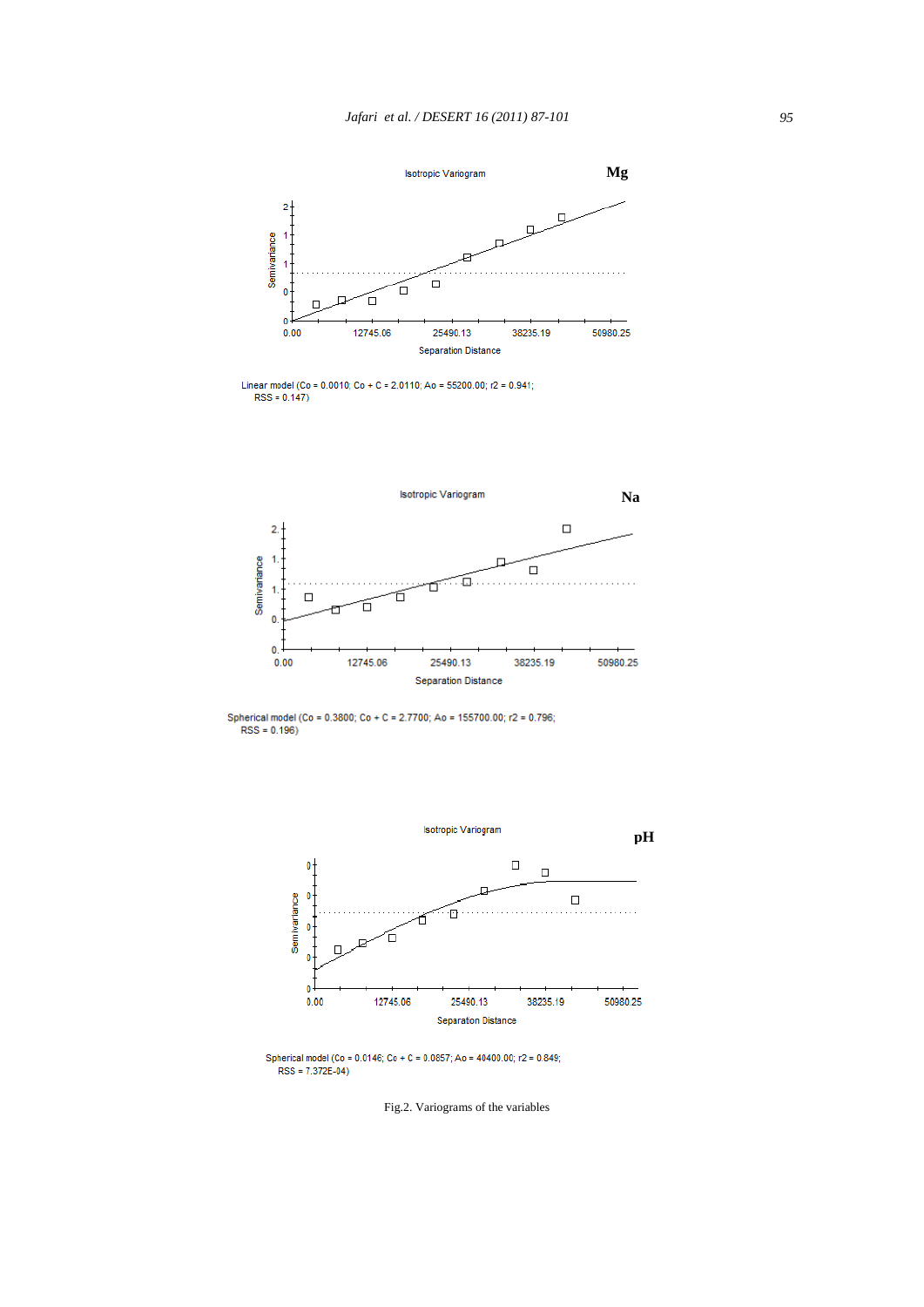

Fig.3. Average concentration distribution maps of: EC (a), Ca (b) , SAR (c), Mg (d), Na (e) and pH (f) in Dameghan plain (1999-2006)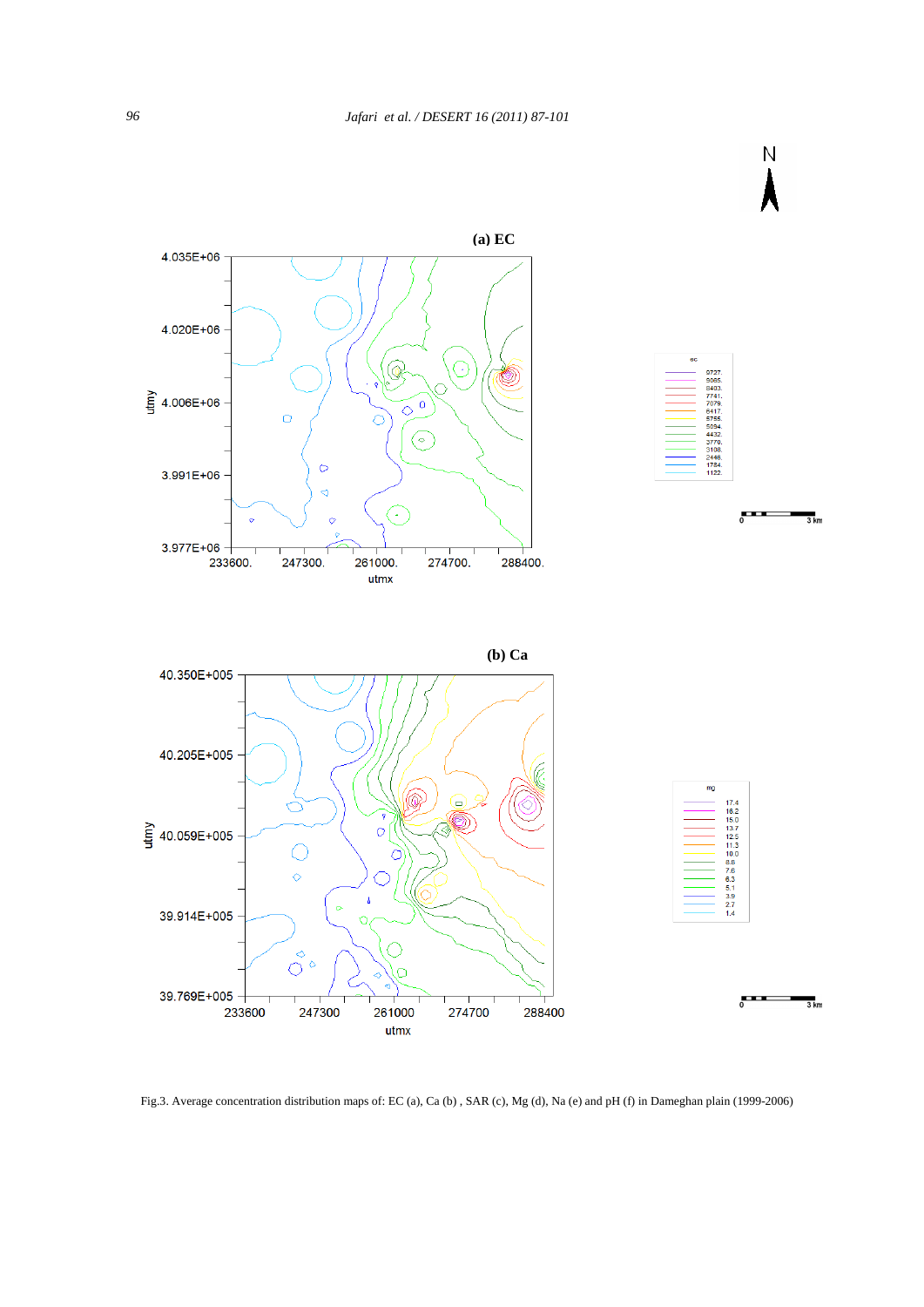

 $\overline{\phantom{a}}$  $\frac{1}{3}$  km

Fig.3. Average concentration distribution maps of: EC (a), Ca (b), SAR (c), Mg (d), Na (e) and pH (f) in Dameghan plain (1999-2006)

utmx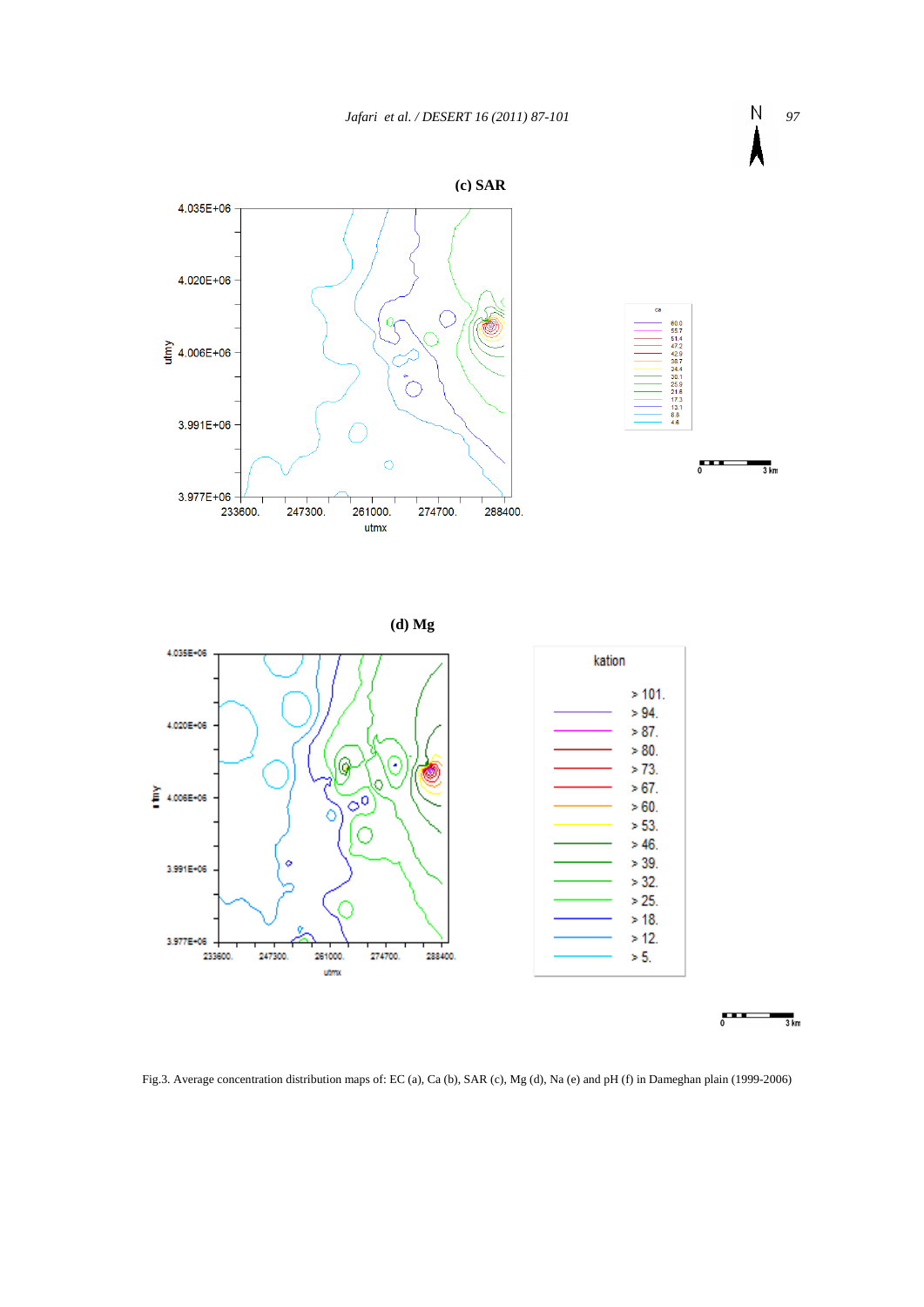

 $> 20.9$ 

 $> 15.4$ 

 $> 9.9$ 





Fig.3. Average concentration distribution maps of: EC (a), Ca (b) , SAR (c), Mg (d), Na (e) and pH (f) in Dameghan plain (1999-2006)

4.035E+06

4.020E+06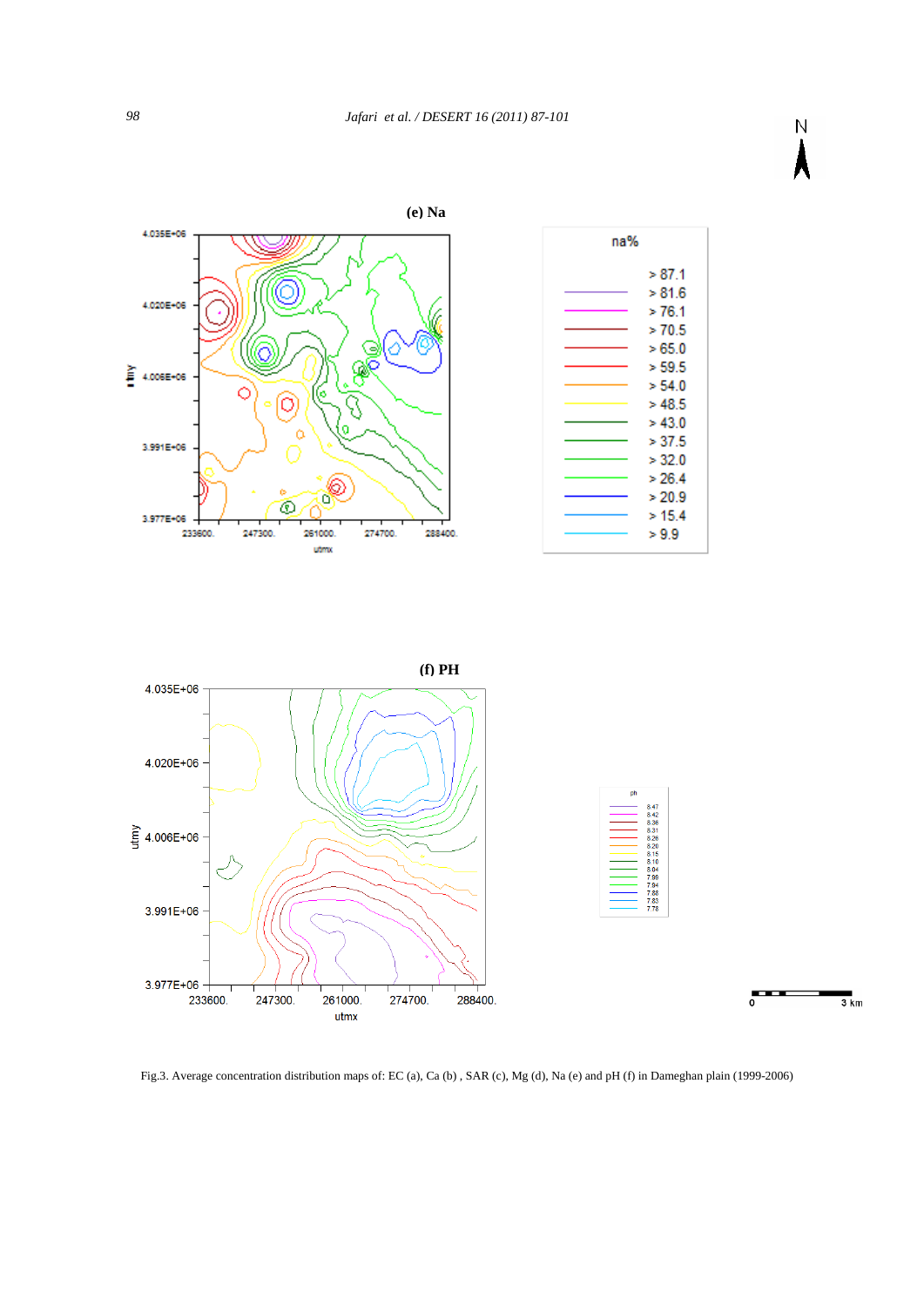## **4. Discussion**

 Results show there is high value of skewness among some soil properties amounts due to intrinsic characteristics of variables, environmental conditions like human activities, sampling methods and number of samples. In this study transect method was selected for sampling and a minimum of samples was tried to take for economizing on time and expenses.

 We found a large amount of spatial heterogeneity in this study area, despite the fact of the site appears to be as homogeneous as any pasture field in the region. The site had been cleared of original vegetation and used as a pasture for several decades prior to the start of this study, with neither chemical fertilizer added nor mechanized agricultural practices adopted. We thus did not expect to find very large differences in important soil properties across the site. The present study illustrates that substantial soil property spatial variation existed in the study area, and that the structure of the variation could be determined using semivariograms. Variation differed among the soil properties and these differences may reflect the impacts of plants, soil fauna, and/or precipitation and also highly influenced by topography and management adopted in the area.

 Using grid sampling can decrease data skewness value, but this method cause to increase numbers of samples and therefore more spending money and time is needed. In the current study the use of appropriate methods for changing data to normal condition has solved some problems but some data have high skewness values as before. Other method like WMI, Spline, and Surface Trend can be used for such data. In our study the use of kriging method has given acceptable estimation, but application of cokriging method has increased the estimation accuracy. Amini et al (2002) reported cokriging does not have any preference to kriging if cross semi-variogram is well proportioned to single variogram. Despite the fact that calculated variograms follow similar pattern, but cokriging has given more accurate estimation than kriging.

 Generally accurate and clear spatial data of soil properties will be useful for natural resources management and sustainable development.

 Examined with other studies of soil property variability, our results provide further evidence that soils are highly structured spatially, and that this structuring should be considered when designing both agronomic experiments and management strategies. Although knowledge about the heterogeneity of some properties at a specific point in time may be insufficient to guide management decisions later, it is nevertheless apparent that spatially explicit information about some properties (e.g., soil P content or soil Cl) should be useful to support policy decision makers in natural resource improvement.

 With greater recent emphasis placed on regionalized variable analyses, the choice of an adequate area for a field experiment must not be arbitrary, but rather must be based on measured variance and spatial correlation structures. This is in addition to the usual considerations such as equipment availability, number of treatments or sub treatments, irrigation systems, and land area available for the experiment. Plot arrangement should also be based on magnitudes of the spatial correlation lengths associated with observations of the soil attributes being investigated.

 At the end of the article these issues are suggested for next studies:

1) The other sampling methods should be used and obtained results should be compared with transect method.

2) The other interpolation methods should be applied to estimate soil properties.

3) The other supplementary variables like satellite data can be utilized in cokriging method.

## **Acknowledgments**

 This study is supported by Faculty of Natural Resources, University of Tehran. The authors gratefully acknowledge Mr Ali Afzali and Mr Mahdi Abasi for their valuable contributions. Anonymous reviewerers are thanked for suggestions which have substantially improved this paper.

## **References**

- Amini, M., Khadi, H., Fathianpour, N. 2002. Comparison of kriging and co-kriging methods for estimating Cl concentration of soil, Iranian Journal of Agricultural Science (In Persian), Vol. 33: 4:741-748.
- Azimzadeh,H.R., Ekhtesasi, M.R., Mohammadi, J., Refahi, H. 2005. Application of geostatistics using kriging method for estimating desert pavement and wind erosion threshold (In Persian), First National Conference of Wind Erosion.
- Barnes, R.J., S.J. Baxte , R M.Lark, 2006. Spatial Covariation of Azotobacter abundance and soil properties, soil biology & biochemistry 42:475-482.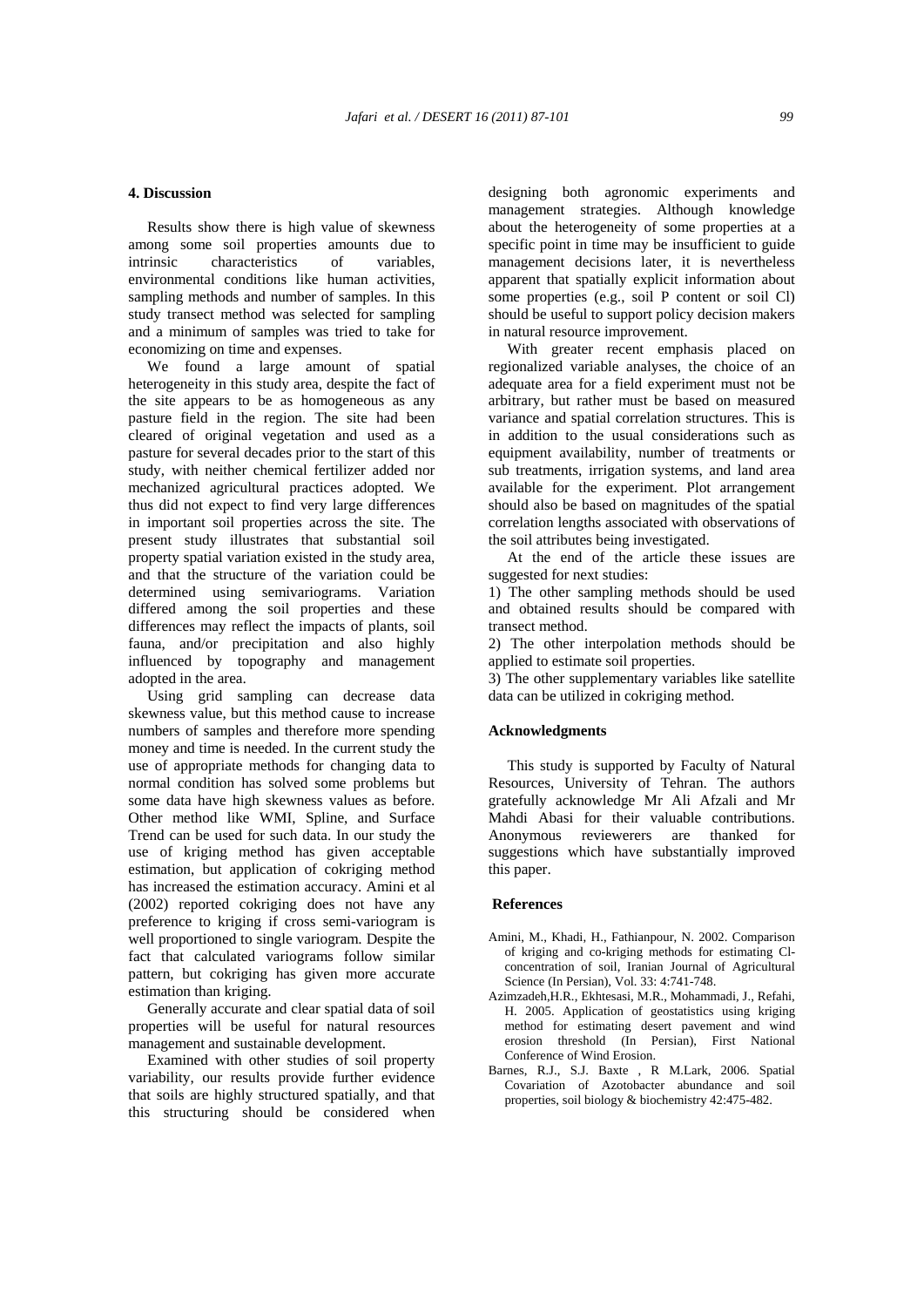- Bernoux, M., Arrouays, D., Cerri, C.C., Grac ßa, P.M. de A., Volkoff, B., Trichet, J., 1998. Estimation des stocksde carbone des sols du Rondoˆnia (Amazonie bre´silienne). E´tude et Gestion des Sols 5, 31 – 42.
- Boyer, D.G., Wright, R.J., Feldhake, C.M., Bligh, D.P., 1996. Soil spatial variability relationships in a steeply acid soil environment. Soil Sci. 161 $(5)$ , 278 – 287.
- Bragato, G., Primavera, F., 1998. Manuring and soil type influence on spatial variation of soil organic matter properties. Soil Sci. Soc. Am. J. 62, 1313 – 1319.
- Castrignano, A., Giugliarini, L., Risaliti, R., Martinelli, N., 2000. Study of spatial relationships among soil physico-chemical properties of a field in central Italy using multivariate geostatistics. Geoderma 97 (1–2),  $39 - 60.$
- Cerri, C.C., Bernoux, M., Arrouays, D., Feigl, B.J.,Piccolo, M.C., 1999. Carbon stocks in soils of the Brazilian Amazon. In: Lal,R., Kimble, J., Follet, R., Stewart, B.A. (Eds.), Global Climate Change and Tropical Ecosystems.Advances in Soil Science.
- Cheng, X., S. An, J. Chen, B. Li, 2006.Spatial relationships among species above-ground biomass, N, P in degraded grassland in ordos Plateau, Journal of arid environment.
- Chile`s, J.P., Delfiner, P., 1999. Geostatistics: Modeling Spatial Uncertainty.Wiley, New York.
- Chile`s, J.P., Liao, H.T., 1993.Estimating the recoverable reserves of gold deposits: comparison between disjunctive kriging and indicator kriging. In: Soares, A. (Ed.), Geostatistics Troia'92.
- Conant, R.T., Paustian, K., 2002. Spatial variability of soil organic carbon in grassland: implications for detecting change at different scales. Environ. Pollut.116, S127 – S135.
- Cressie, N., 1990.Statistics for Spatial Data.Revised Edition. Wiley, New York, USA. 900PP.
- Davis, J.C., 1986. Statistics and Data Analysis in Geology. Wiley, New York.
- Douaoui, A.E.K., H. Nicolas, C. walter, 2006. Detecting Salinity hazard Within a semi arid context by means of combining soil and remote – sensing data, Geoderama 134 :217-230.
- Duffera, M., j.G. White, R. weisz, 2006. spatial variability of southwestern U.S. Coastal plain soil physical properties, Geoderama.
- Gaston, L.A., Locke, M.A., Zablotowicz, R.M., Reddy, K.N., 2001.Spatial variability of soil properties and weed population in the Mississippi delta. Soil Sci. Soc. Am. J. 65, 449 – 459.
- Goovaerts, P., 1997.Geostatistics for Natural Resources Evaluation. Oxford University Press, New York.
- Goovaerts, P., 1998. Geostatistical tools for characterizing the spatial variability of microbiological and physico-chemical soil properties. Biol. Fertil. Soils 27, 315 – 334.
- Goovaerts, P., 1999. Geostatistics in soil science: state of-the-art and perspectives. Geoderma 89 (1-2), 1-45.
- Hasanipak, A., 1988, Geostatistics (In Persian), University of Tehran Press 314pp.
- Isaaks, E.H., Srivastava, R.M., 1989.An Introduction to Applied Geostatistics. Oxford Univ. Press, New York. 561 pp.
- Lark, R.M., Ferguson, R.B., 2004. Mapping risk of soil nutrient deficiency or excess by disjunctive and indicator kriging. Geoderma 118, 39 – 53.
- Mapa, R.B., Kumaragamage, D., 1996. Variability of soil properties in a tropical Alfisol used for shifting cultivation. Soil Technol. 9,187 – 197.
- McBratney, A.B., Pringle, M.J., 1999. Estimating average and proportional variograms of soil properties and their potential use in precision agriculture. Prec. Agric. 1, 125 – 152.
- McBratney, A.B., M .L. Mendonca , B. Minasny, 2003. on digital soil mapping, Geoderama 117:3-52.
- Neal, M.,H. Khademi, M .A .Hajabbasi, 2004. Response of Soil quality indicators and their spatial Variability to land degradation in central Iran, Applied soil ecology 27:221-232.
- Oliver, M.A., Webster, R., McGrath, S.P., 1996. Disjunctive kriging for environmental management. Environmetrics 7 (3), 333 – 357.
- Panagopoulos, T., J. Jesus, M.D.C. Antunes, J. Beltrao, 2006. Analysis of spatial interpolation for optimizing management of a salinized field cultivated with lettuce, European j. of Agronomy 24:1-10.
- Paz-Gonza´lez, A., Vieira, S.R., Taboada Castro, M.T., 2000. The effect of cultivation on the spatial variability of selected properties of an umbric horizon. Geoderma 97, 273 – 292.
- Pcerri, C.E., M .Bernoux , V. Chaplot, 2004. Assessment of soil property spatial variation in an Amazon Pasture, Geodrama 123:51-68.
- Perrier, E.R., Wilding, L.P., 1986.An evaluation of computational methods for field uniformity studies. Adv. Agron. 36,265 – 313.
- Robertson, G.P., Klingensmith, K.M., Klug, M.J., Paul, E.A., Crum, J.R., Ellis, B.G., 1997. Soil resources, microbial activity,and primary production across an agricultural ecosystem. Ecol.Appl. 7 (1), 158 – 170.
- Robinson, T.P., G. metternicht, 2006. Testing the performance of spatial interpolation techniques for mapping soil properties, computer and electronic in agriculter 50: 97-108.
- Stark, C.E., L.M. Condron, A. Stewart , H .J. Di , M. Callaghan, 2004. Small scale spatial variability of selected soil biological properties, soil biology & Biochemistry 36:601-608.
- Stenger, R., Priesack, E., Beese, F., 2002. Spatial variation of nitrate-N and related soil properties at the plot-scale. Geoderma 105, 259 – 275.<br>angmar, B.B., Yost, R.S.,
- Trangmar, B.B., Yost, R.S., Uehara, G., 1985.Application of Geostatistics to Spatial Studies of Soil Properties. Advances in Agronomy, vol. 38. Academic Press, San Diego, pp. 45 – 94.
- Van Meirvenne, M., Goovaerts, P., 2001.Evaluating the probability of exceeding a site-specific soil cadmium contamination threshold. Geoderma 102, 75 – 100.
- Webster, R., Oliver, M.A., 1989. Optimal interpolation and isarithmic mapping of soil properties: VI. Disjunctive kriging and mapping the conditional probability. Journal of Soil Sciences 40, 497 – 512.
- Webster, R., Oliver, M.A., 2001.Geostatistics for Environmental Scientists. Wiley, New York.
- Webster, R., 2001. Statistics to support soil research and their presentation. Eur. J. Soil Sci. 52, 331 – 340.